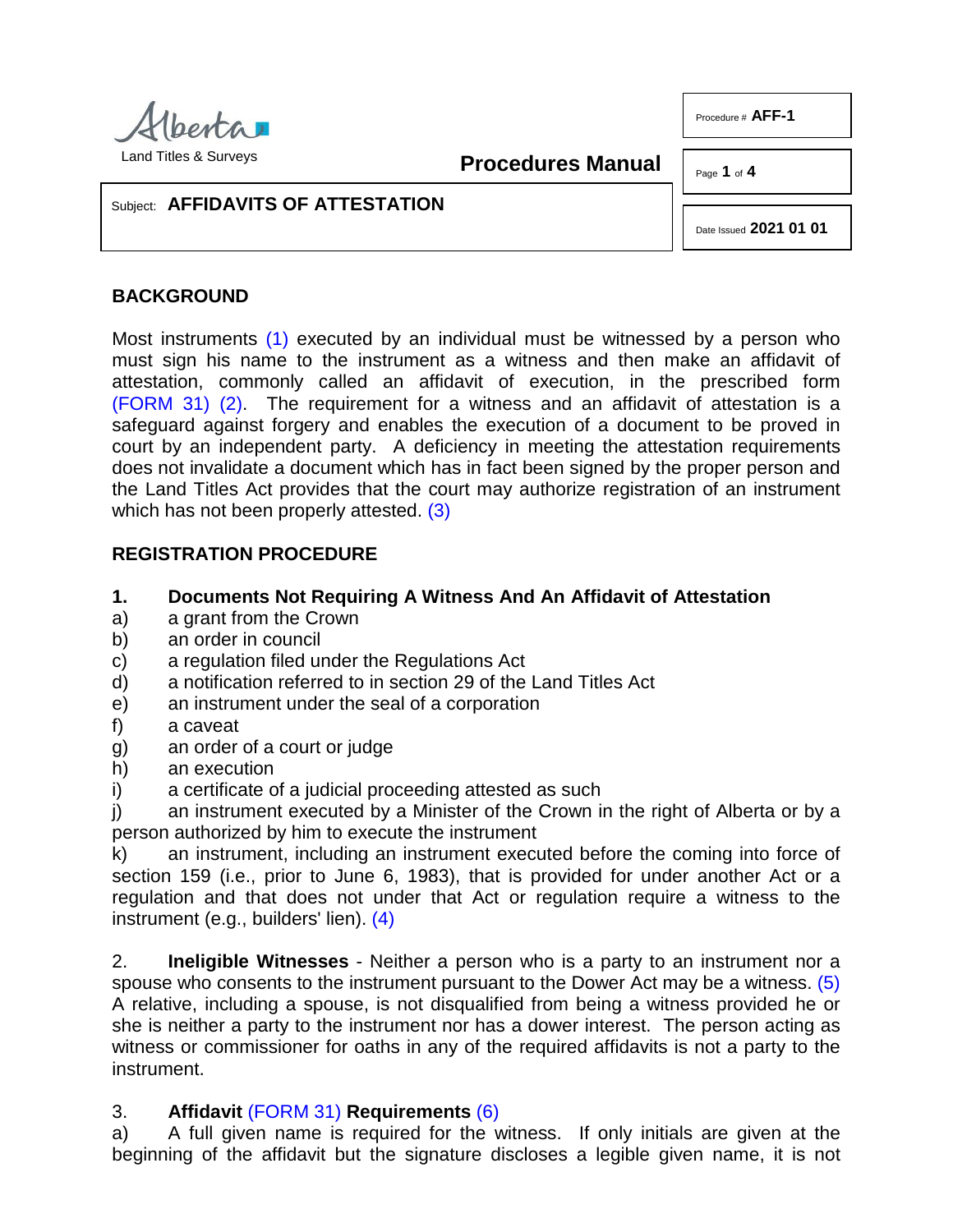necessary to reject. Also, the requirement for a full given name can be waived if the witness is sufficiently identified such that he could be located in the future (e.g., the full name of an Alberta lawyer could be ascertained from the Law Society's records).

b) The names of the parties in the affidavit need not be identical to the names in the instrument but must be consistent so that it is apparent that they are the same person.

c) The jurat must state the date when and the place where the affidavit is taken. If only the month and year are completed for the date, it is not necessary to reject for this reason alone. An affidavit which is affirmed or is sworn to by a person who is illiterate or blind or does not understand the English language must have an appropriately modified jurat, as set out in the ["Information and Instructions for Notaries Public"](https://open.alberta.ca/dataset?res_format=PDF&sort=score+desc&q=Information+and+Instructions+for+Notaries+Public) or ["Information and Instructions for Commissioners for Oaths"](https://open.alberta.ca/dataset?q=Information+and+Instructions+for+Commissioners+for+Oaths&sort=score+desc) booklets.

d) Any corrections in the body of the affidavit or jurat must be initialled by the person before whom the affidavit is sworn.

## e) **Person Before Whom Affidavit May Be Made**

- **Registrar**
- Deputy Registrar or Assistant Deputy Registrar
- notary public for Alberta
- a judge of the Provincial Court, Court of Queen's Bench or Court of Appeal (includes a master in chambers appointed under the Court of Queen's Bench Act)
- a lawyer (a member of the Law Society of Alberta, other than an honorary member, who has not been suspended or disbarred)
- a metis settlement councillor as defined in the Metis Settlement Act
- a minister determined under section 16 of the Government Organization Act as the Minister responsible for the Notaries and Commissioners Act
- a municipal councillor within the meaning of the Municipal Government Act
- a political representative (includes a member of the Legislative Assembly of Alberta, a member from Alberta of the House of Commons of Canada, or a member of the Senate of Canada who at the time of appointment as a senator is a resident of Alberta)
- a student-at-law (registered under The Legal Profession Act whose registration has not been suspended or terminated)
- commissioner for oaths in and for Alberta
- a member of a board of trustees of a school district or division as defined in the School Act
- a full-time commissioned officer in the Canadian Forces, whether in Canada or outside Canada
- police officer as defined in the Police Act
- <span id="page-1-0"></span>justice of the peace as defined in the Justice of the Peace Act

f) A notary public, Lawyer or Student-at-Law who provides his or her services as a notary public shall place his or her seal to each document which must contain the notary public's name and the words "Notary Public" and "Province of Alberta". A notary public is required to legibly print or stamp his or her name, expiry date or, in applicable cases, his or her office or status that applies. [\(7\)](#page-3-3)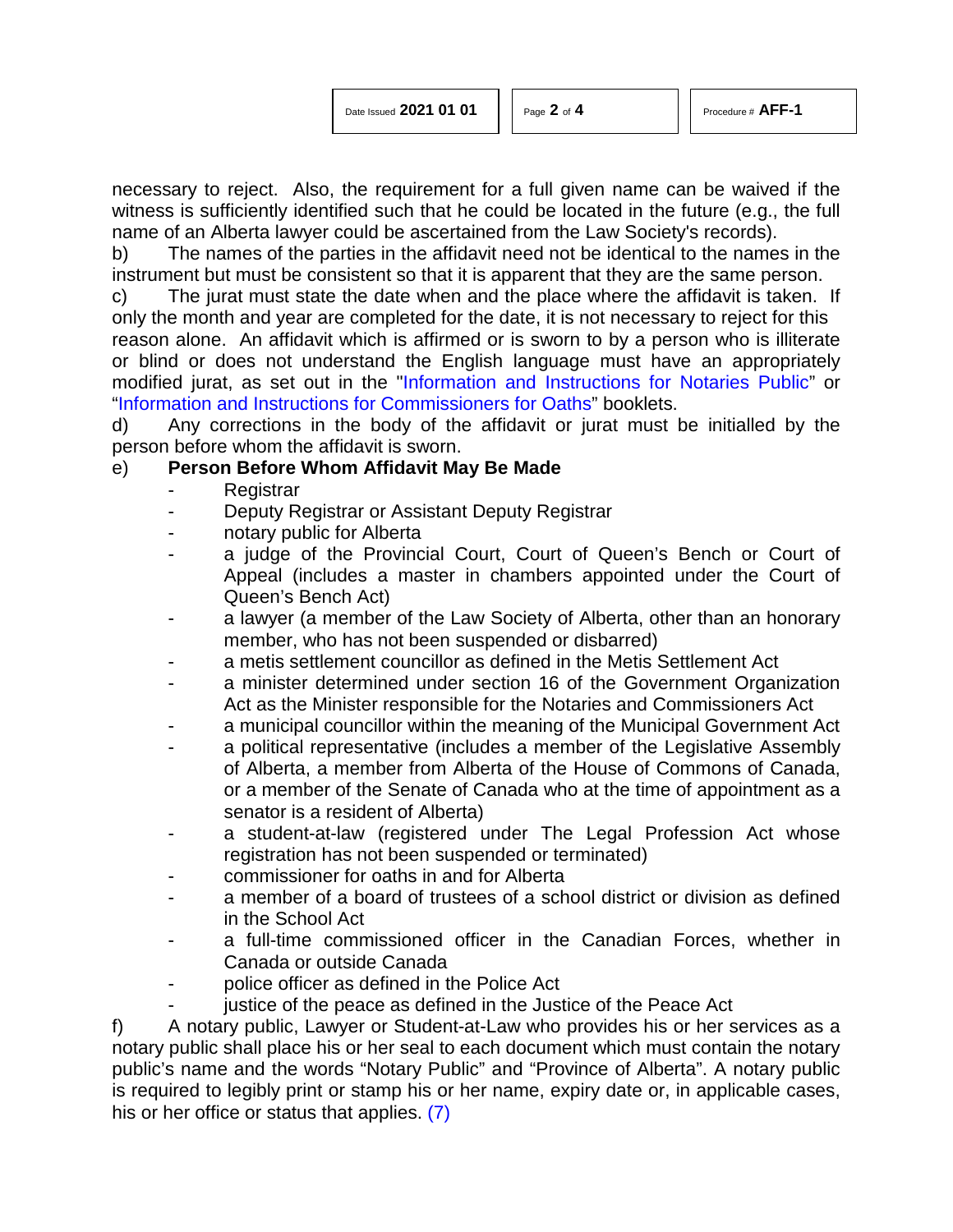g) A commissioner for oaths in and for Alberta, Lawyer or Student-at-Law who provides his or her services as a commissioner for oaths is required to legibly print or stamp below his or her signature the words "A Commissioner for Oaths in and for Alberta", his or her name, expiry date or, in applicable cases, his or her office or status that applies. [\(8\)](#page-3-4)

<span id="page-2-3"></span>4. **Person Before Whom Affidavit May Not Be Made** - The Registrar is not required to register an instrument or a caveat if the person who acted as a commissioner for oaths or notary public in respect of that instrument or caveat is either a party to it or a spouse who consented to it pursuant to the Dower Act. [\(9\)](#page-3-5)

<span id="page-2-5"></span><span id="page-2-4"></span>5. **Defective Attestation** - The court may authorize the registration of an instrument notwithstanding that the proof of the execution may be absent or defective. [\(10\)](#page-3-6) This will normally be done by a Fiat endorsed on the instrument. If it is by way of separate order, attach the order to the instrument. Fiat re: attestation does not require section 191 compliance.

6. **Marksman Affidavit** - If the person making the affidavit or statutory declaration is blind or illiterate, you must read the document, or cause it to be read, to the person and then ask the person if he understood what was read to him. You may only administer the oath, affirmation or solemn declaration if you are satisfied that the person has in fact understood what was read to him. In those cases, the ordinary form of jurat must be amended (see Information and Instruction links in 3(c) above) by inserting the following before your signature:

"As (name of person) is blind (or illiterate)

- a) this affidavit (or statutory declaration) was read to him in my presence,
- b) he seemed perfectly to understand it, and
- c) he made his signature (or mark) in my presence."

# **STATUTE AND CASE REFERENCES**

Statute references are to the Land Titles Act, R.S.A. 2000, c. L-4, unless otherwise indicated.

<span id="page-2-0"></span>[1.](#page-0-0) "Instrument" is defined in s. 1(k) to mean:

(i) a grant, certificate of title, conveyance, assurance, deed, map, plan, will, probate or exemplification of will, letters of administration or an exemplification thereof, mortgage or encumbrance,

- (ii) a judgment or order of a court,
- (iii) an application under section 75, or

(iv) any other document in writing relating to or affecting the transfer of or dealing with land or evidencing title thereto.

- <span id="page-2-1"></span>[2.](#page-0-1) s. 155 and Form 31, Alberta Regulation 480/81
- <span id="page-2-2"></span>[3.](#page-0-2) s. 160 and 162